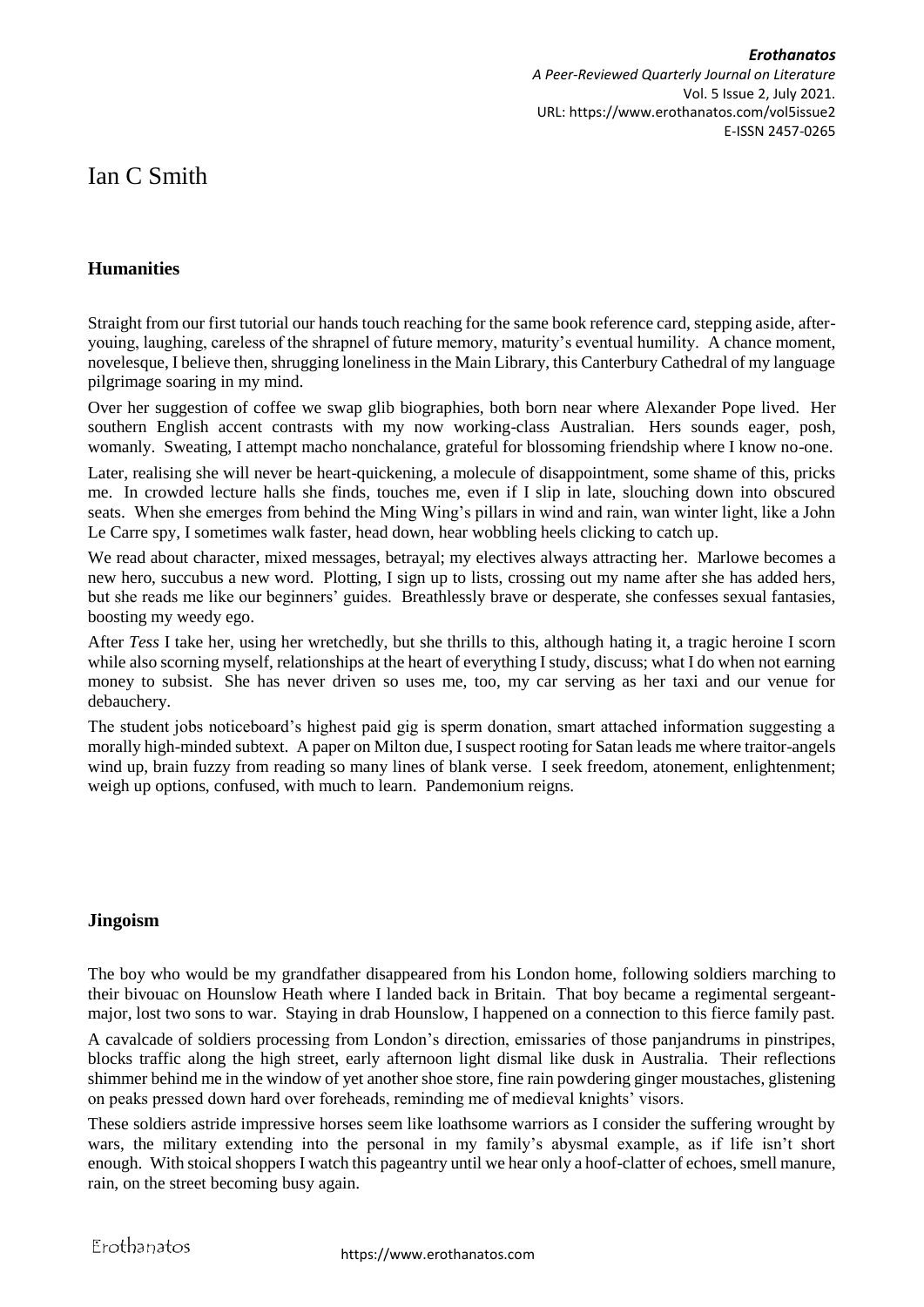Those troops from different centuries probably travelled the same road, tradition Britain's raison d'etre. I fancy a drummer led the soldiers dazzling that boy, all passed into ashes now, to a grassy area a short drive today from the housing estate built on river meadows where my hard life, more spit than polish, began. What did that boy, later to father many children and set the benchmark for family tyranny, experience?

Night fires casting flickering shadows over swabbed-down restless horses amid sudden shouts, jingling, scraping of stirrups, weaponry, carried across trampled buttercups, swearing in the smoky air, the reek of leather, damp canvas, is what I imagine. The excited boy dreaming of a red tunic, the showy moustache he would twist with a flourish, went missing for several days before being returned to his mother, who, relieved, forgot to give him another good hiding, I was told, breaking the ingrained family tradition.

### **Of Battles Long Ago**

The boy's father wears both belt and braces. No chance of catching this silent man with his pants down, a spectacle, the boy realises later, he never witnesses. Sleeves rolled, collarless shirt outdated, smoking, his father reads the '*Mirror, News of the World*, while the boy gobbles crunchy puffed wheat with extra sugar, still rationed, greedy, unnoticed, head cocked, reading sports results at an inconvenient angle, but with a crease between them.

Al Phillips (the Aldgate Tiger) lambastes his way to the British bantamweight diadem. Len (the Duke) Duquemin rampages, supreme destroyer on the attack. This calligraphic style of post-war power sports-writing as if the war had never ended, propaganda continued, stirs the boy. Hamlet might flourish at Tottenham Hotspur, too, goal-netting a quivering arras.

Odour of petrol. Rain falls silently on huddled house, privet, the tenebrous streets, washing away smog's grime. For many seconds of what will become remembered rapture, alarm, now, the boy looks up – an earlier difficult angle – sees his father clasping, *crushing* his mother those sportswriters would have written, to the brass buttons of his khaki tunic, a beret folded in his epaulette, as these parents fiercely lock mouths, a tableau the boy never sees again.

That passionate stranger, brief leave too soon over, startles the boy in the blitzed city where bombs had not, his mother's breasts heaving as her soldier vanishes into the blackout, two hundred hitchhiked miles of unsignposted roads before him, Luftwaffe overhead, a searchlight time of future frangible memories for the boy when he reaches manhood.

 Fathers return changed carnage over, back to peace familial scars.

#### **Two Georges**

When I tap on Old Ma Google's back door there he is: an indigenous Australian warrior of the ring hoisting a keg of beer above his head, and again, a newsreel of him marrying in London back in grainy photographic days. My father, who disliked me, boxed overseas during his army service years before whisking us 10,000 miles to Australia. He told me, just once, George Cook, a New South Wales boxer who, I now read, although a smallish heavyweight, blitzed it with the best around the world, caught the trolleybus my father drove, home to Surbiton after training, London bouts, toting a sports bag. A young boy, I became hooked on boxing.